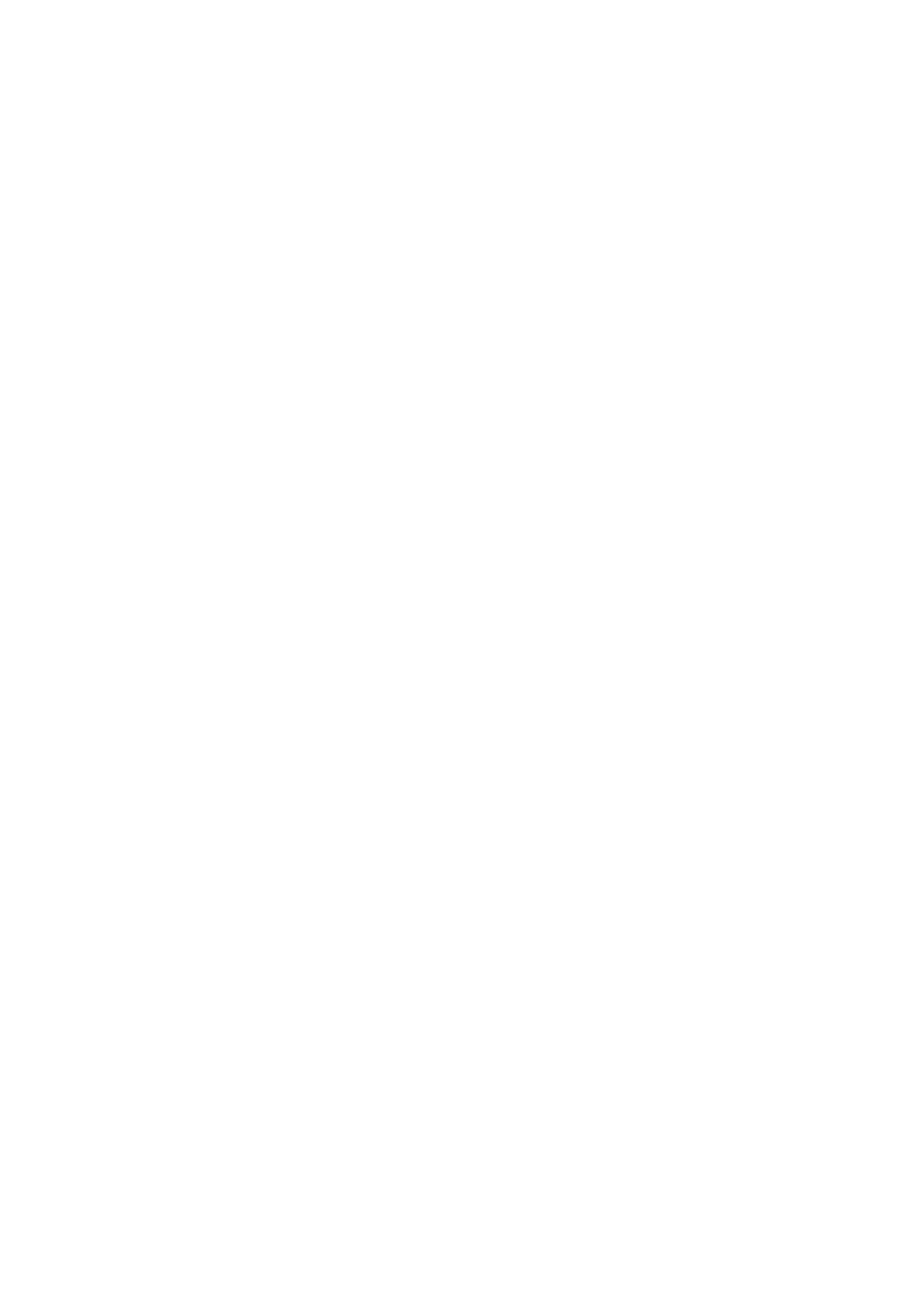

**Key Dimensions:**





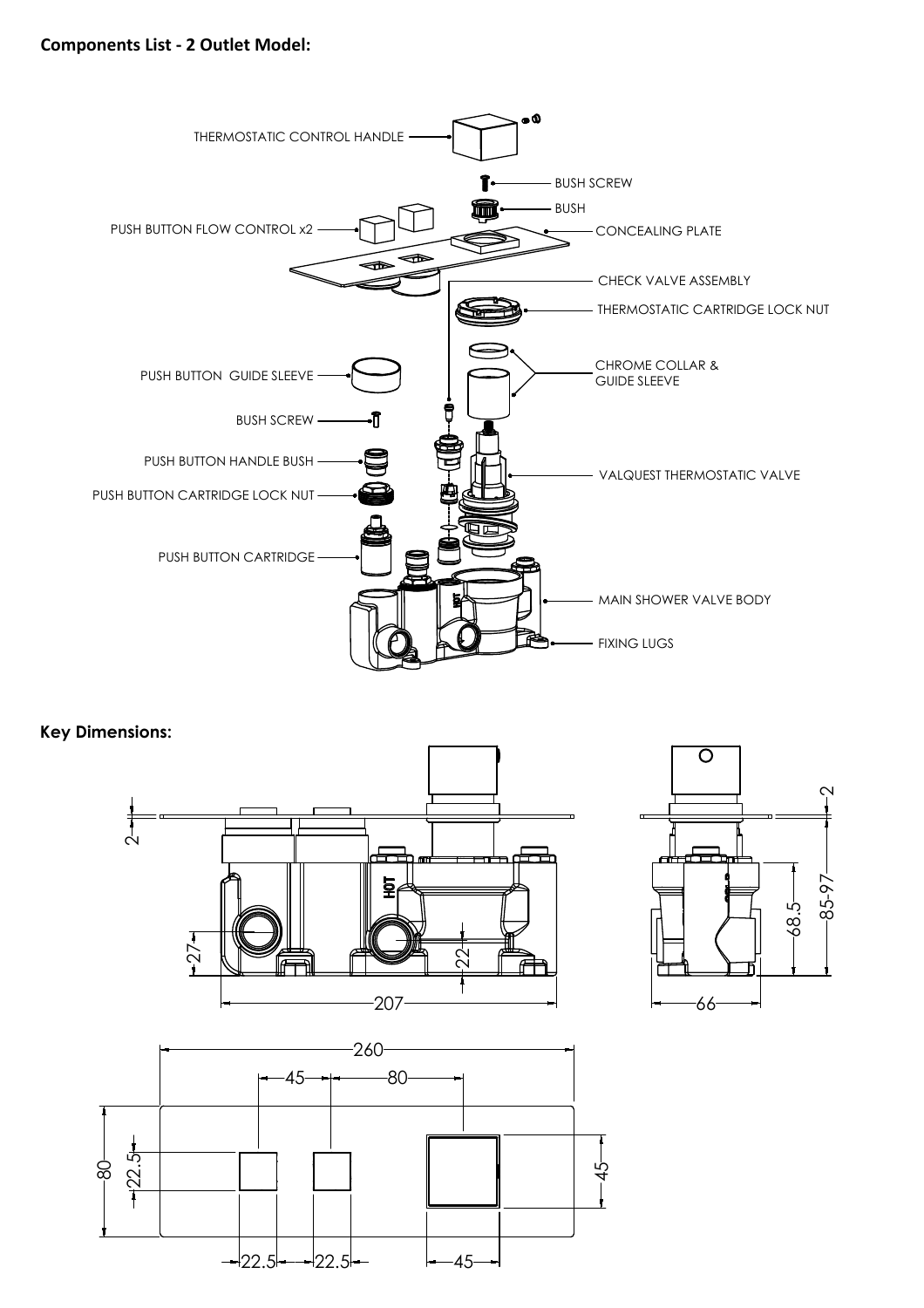

#### **Key Dimensions:**





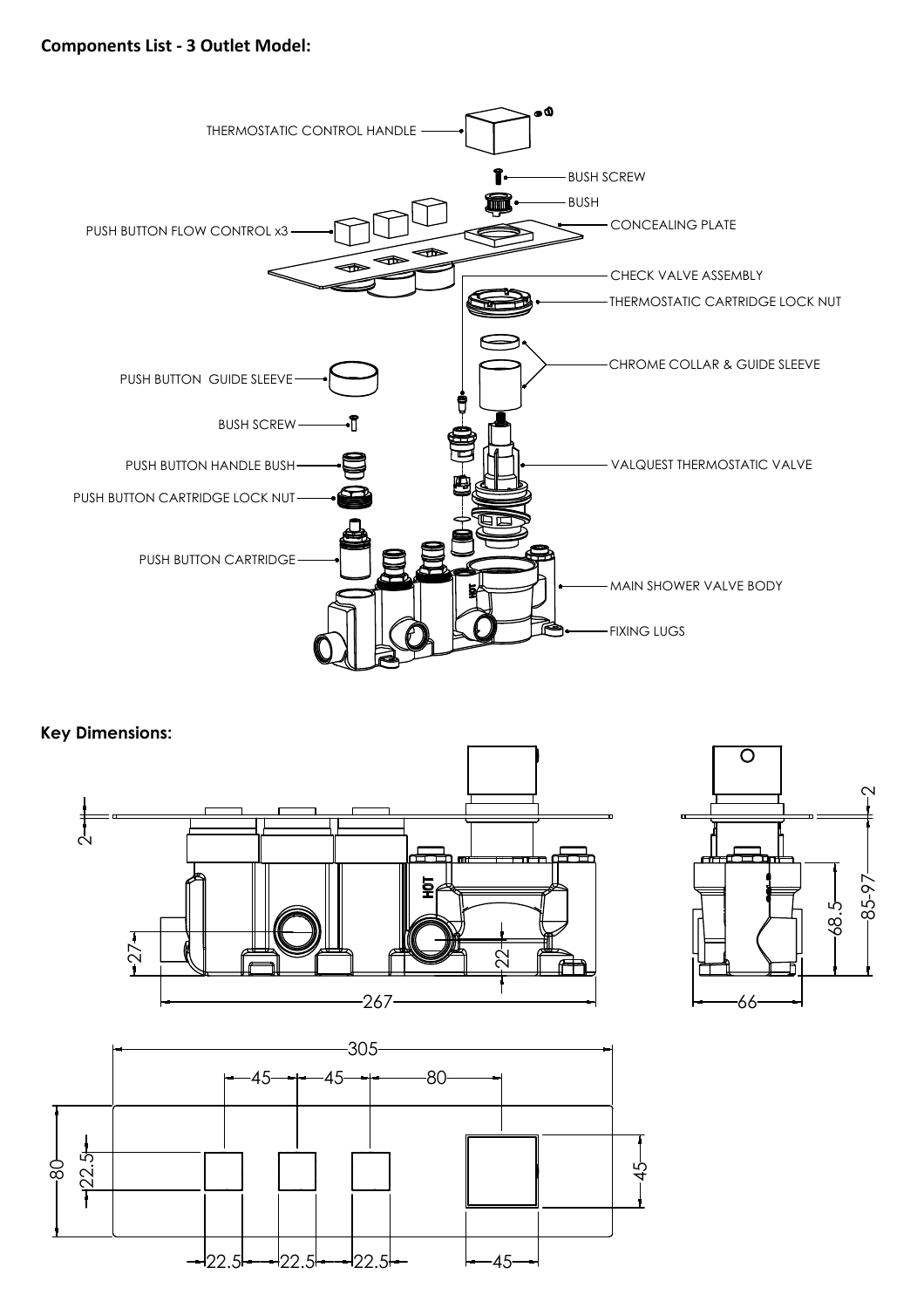#### **Technical Data**

#### Min operating pressure: 1 bar Max operating Pressure: 5 bar

Factory Outlet Temperature Setting:

Minimum Temperature Differential (Mixed water to hot water): 10°C Temperature Stability: ±2°C

| <b>FLOW RATE DATA</b>    |            |      |                |      |      |      |  |
|--------------------------|------------|------|----------------|------|------|------|--|
| <b>1 OUTLET MODEL</b>    | <b>BAR</b> | 1    | $\overline{2}$ | 3    | 4    | 5    |  |
|                          | Ltr/min    | 11.1 | 16.1           | 19.7 | 22.8 | 25.2 |  |
| <b>2 OUTLET MODEL</b>    | <b>BAR</b> | 1    | $\overline{2}$ | 3    | 4    | 5    |  |
|                          |            |      |                |      |      |      |  |
| 1 OUTLET                 | Ltr/min    | 8.9  | 13.6           | 16.7 | 19.4 | 21.7 |  |
| <b>2 OUTLET COMBINED</b> | Ltr/min    | 12.4 | 19.7           | 24.9 | 29.0 | 32.6 |  |
|                          |            |      |                |      |      |      |  |
| <b>3 OUTLET MODEL</b>    | <b>BAR</b> | 1    | $\mathbf 2$    | 3    | 4    | 5    |  |
| 1 Outlet                 | Ltr/min    | 8.1  | 12.6           | 15.6 | 18.0 | 20.2 |  |
| <b>2 OUTLET COMBINED</b> | Ltr/min    | 12.0 | 19.5           | 24.5 | 28.5 | 32.0 |  |
| <b>3 OUTLET COMBINED</b> | Ltr/min    | 13.8 | 21.8           | 28.0 | 32.9 | 37.0 |  |

#### **Operation**

To activate the shower, a simple press of the PBFC starts or stops the flow of water from the shower outlet. To control the temperature, turn the temperature control handle clockwise to reduce the water temperature, and turn anti-clockwise to increase the water temperature.

## **Installation**

#### **All Valves:**

The hot inlet of the valve must always be connected to the hot pipework. The hot inlet of the valve is clearly marked. Failure to follow this instruction will mean the valve will not operate correctly.

## **Cartridge Reversal:**

Please note that the pipe work on site should be plumbed with the hot on the left and the cold on the right as you look at it. If this is not the case, instead of turning the valve body around to match the pipe work, the cartridge can be taken out of the valve body, turned 180° and placed back in the valve body. The Hot & Cold inlets will now match the incoming water.

When removing the cartridge, please undo the retaining nut and then pull gently on the cartridge. There may be some residual water behind the cartridge. Remove the cartridge from the valve body and turn it 180° so that the positional lug on the cartridge lines up with the slot in the valve body. Push the cartridge into the valve body making sure the lug is in the slot. Replace the retaining nut being careful not to over tighten.

> **CARTRIDGE** POSITIONAL LUG

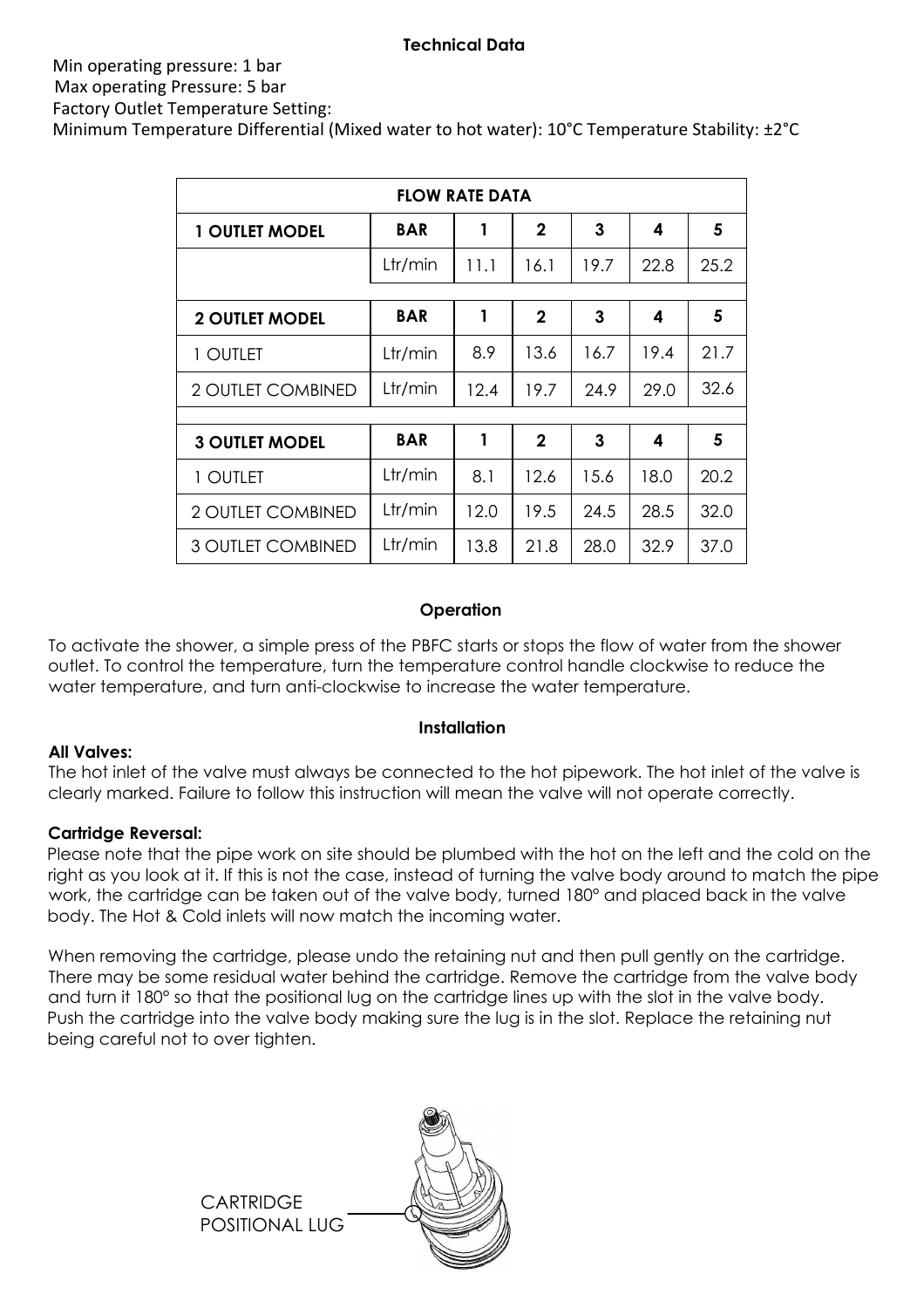NB There is some in-wall depth adjustment on this shower valve to assist with installation. This needs to be planned before installation commences. See basic valve dimensions for guidance.

- 1. Remove the chrome collar and guide sleeve from the shower valve body, and leave to one side in a safe place.
- 2. You must install accessible isolation valves in the HOT & COLD water supply lines for servicing purposes.
- 3. The plumbing connections on the inlets & outlet are all ½" BSP female threads.
- 4. Determine the fixing position and make a suitable recess in the wall to house the valve body. NB This space should leave enough access to be able to service the valve body and all it's connection points after the concealing plate is removed. In order for the push-button(s) to operate freely, the valve body must be set parallel to the concealing plate when set into the wall.
- 5. Secure the shower valve body in position to a suitable fixing point, using the fixing lugs that are cast into the base of the body.
- 6. Now the shower valve body is securely mounted in the wall recess, make sure the pipe work is thoroughly flushed through to remove any debris from the system before connecting the water supplies to the valve body. NB Failure to do this could invalidate the guarantee.
- 7. The plumbing connections should then be made to the HOT & COLD water inlets (which are clearly marked). If for some reason the pipe work feeds on site are the wrong way around, the cartridge can be taken out of the valve body, turned 180° and placed back in the valve body. See cartridge reversal instruction for guidance on this.
- 8. Make the plumbing connection(s) to the water outlet. This will take the water to the chosen auxiliary product (shower kit) you have selected to run with this shower.
- 9. Turn on the water supply and check for leaks.
- 10. Check the maximum water temperature from the terminal fitting with a thermometer. The recommended maximum terminal outlet temperature is 43°C.
- 11. The valve can now be commissioned.
- 12. Re-fit the chrome collar & guide sleeve to the valve body.
- 13. Remove the push button guide sleeve from the back of the concealing plate and securely screw this onto the push button cartridge lock nut.
- 14. Push the concealing plate over the controls, applying a small bead of silicone behind the concealing plate to create a water tight seal so that water cannot ingress into the wall cavity.
- 15. Fit the push button flow control over the push button handle bush and press into position making sure it goes over the two "O" rings for a snug fit.
- 16. Fit the thermostatic control handle.
- 17. Your shower valve is now ready for use.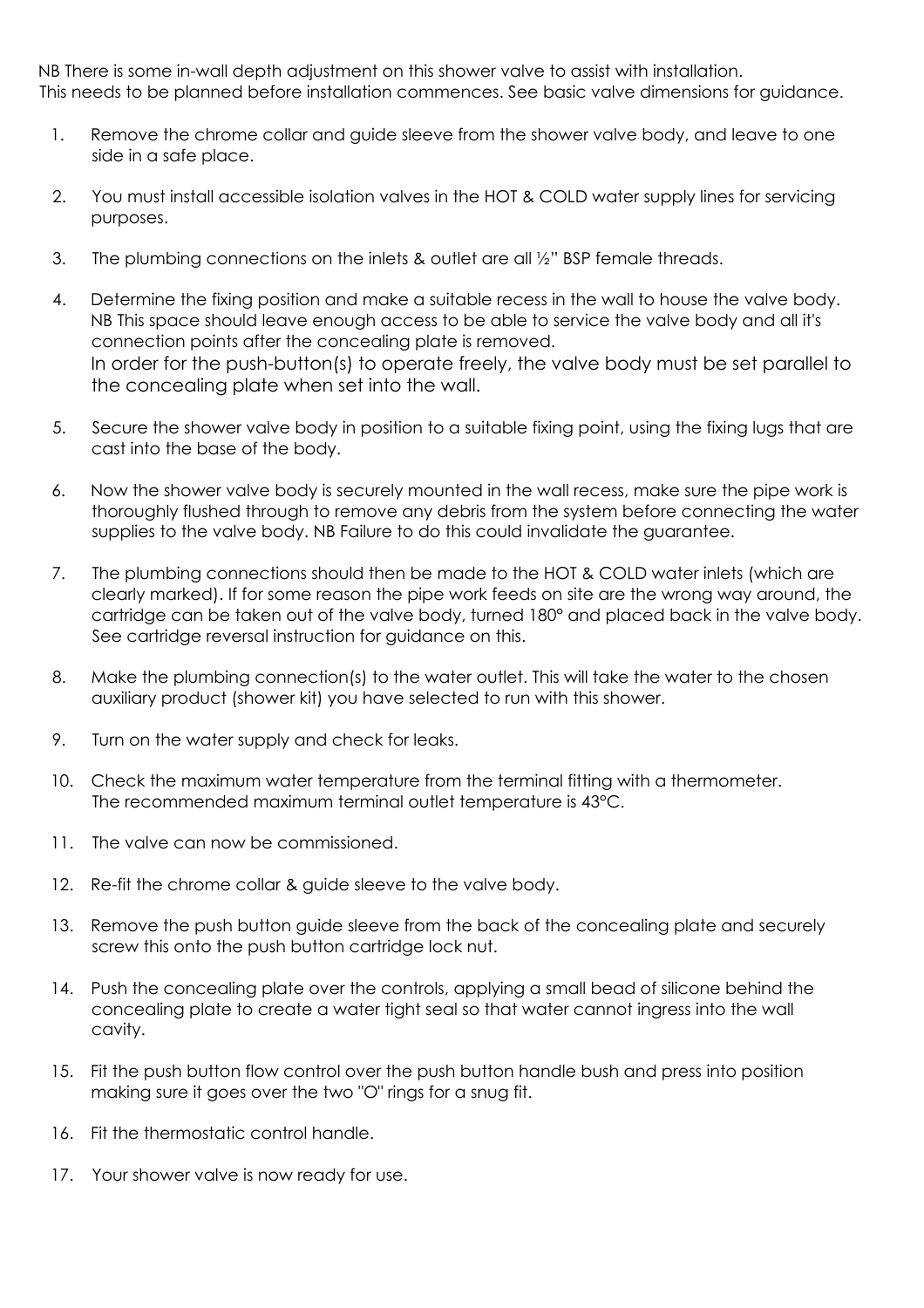## **Temperature Adjustment**

- 1. Remove the handle on the thermostat control. The method will differ depending on the handle type. The spline/Brass stop Ring will now be exposed.
- 2. If a Brass Stop Ring is in place, please remove it. Press one of the push button flow controls to activate the flow.
- 3. If the shower is too cold then turn the spline anti-clockwise. If the shower is too hot then turn the spline clockwise. Let the water temperature stabilise after every adjustment. We recommend a max temperature of 43°C.
- 4. When the temperature is correct, press the push button flow control again to stop the water flow. Do not move the spline again until after the handle is secured in place. The max temperature is now set and any movement of the spline will alter the temperature.
- 5. The handle can now be put back in place. When the handle is being placed over the spline, please ensure that the handle Stop Lug is against the cartridge Stop Lug preventing the handle from being turned any further anti clockwise. This prevents the shower valve from reaching a temperature that is higher than the set point.

Depending on your handle type the temperature will be limited by a handle with an in build stop lug or by a separate Brass Stop Ring. Please see the diagrams below.

6. The handle can now be fixed in place. The shower should have a safe maximum showering temperature.

## **Cartridge Stop Lug**

The handle stop lug should be against this face at the maximum temperature setting. This stops further anti-clockwise movement



## **Brass Stop Ring**

Some handle types have a brass stop ring which is placed over the spline and limits the anti-clockwise movement of the handle.

STOP LUG



## **Aftercare**

- · When cleaning the valve please do not use a substance that could possibly damage the surface finish. We recommend that soapy water with a mild detergent is used.
- · Please take care not to damage the surface finish of the valve. The finish is polished chrome and can be easily marked.